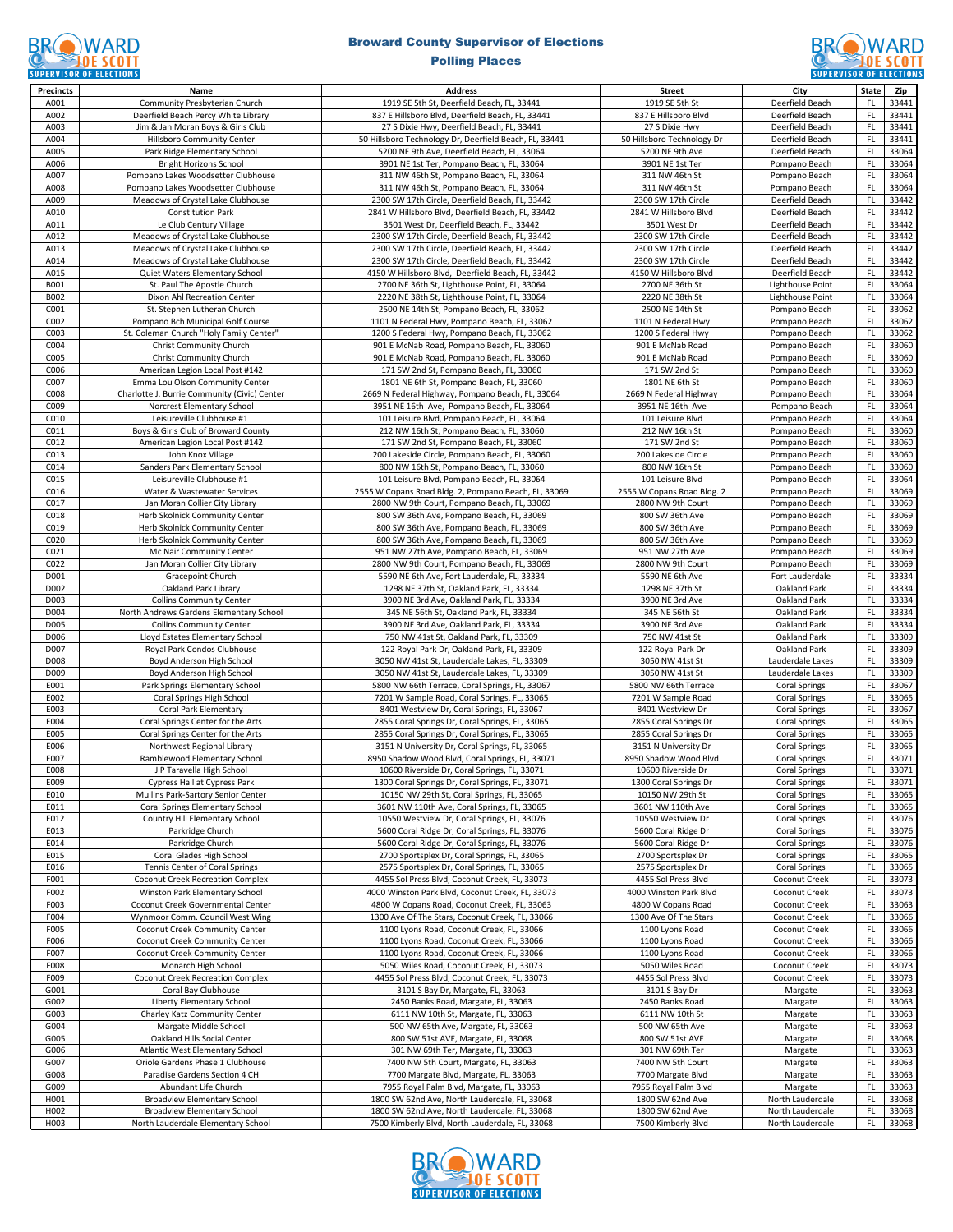### **BROWARD CONTROLL SCOTT**

# Broward County Supervisor of Elections



| <b>Precincts</b> | Name                                             | <b>Address</b>                                       | <b>Street</b>             | City                  | <b>State</b> | Zip   |
|------------------|--------------------------------------------------|------------------------------------------------------|---------------------------|-----------------------|--------------|-------|
| H004             | Municipal Complex N Laud City Hall               | 701 SW 71st Ave, North Lauderdale, FL, 33068         | 701 SW 71st Ave           | North Lauderdale      | FL.          | 33068 |
| H005             | Silver Lakes Middle School                       | 7600 Tam O'Shanter Blvd, North Lauderdale, FL, 33068 | 7600 Tam O'Shanter Blvd   | North Lauderdale      | FL           | 33068 |
|                  |                                                  |                                                      | 701 SW 71st Ave           |                       | FL           | 33068 |
| H006             | Municipal Complex N Laud City Hall               | 701 SW 71st Ave, North Lauderdale, FL, 33068         |                           | North Lauderdale      |              |       |
| H007             | Pinewood Elementary School                       | 1600 SW 83rd Ave, North Lauderdale, FL, 33068        | 1600 SW 83rd Ave          | North Lauderdale      | FL           | 33068 |
| J001             | Tamarac Lakes Assoc. South Clubhouse             | 2800 W Commercial Blvd, Tamarac, FL, 33309           | 2800 W Commercial Blvd    | Tamarac               | FL.          | 33309 |
| J002             | Mainlands 1 & 2 Clubhouse                        | 4301 Mainlands Dr, Tamarac, FL, 33319                | 4301 Mainlands Dr         | Tamarac               | FL           | 33319 |
| J003             | Lauderdale Lakes Moose Lodge #2267               | 6191 Rock Island Road, Tamarac, FL, 33319            | 6191 Rock Island Road     | Tamarac               | FL           | 33319 |
| J004             | Lauderdale Lakes Moose Lodge #2267               | 6191 Rock Island Road, Tamarac, FL, 33319            | 6191 Rock Island Road     | Tamarac               | FL           | 33319 |
| <b>JO05</b>      | Vanguard Village #15 Clubhouse                   | 6320 Brookwood Blvd, Tamarac, FL, 33321              | 6320 Brookwood Blvd       | Tamarac               | FL.          | 33321 |
| J006             | Vanguard Village #15 Clubhouse                   | 6320 Brookwood Blvd, Tamarac, FL, 33321              | 6320 Brookwood Blvd       | Tamarac               | FL           | 33321 |
| J007             | Forsythe Colony Sect.16 Clubhouse                | 7100 NW 76th St, Tamarac, FL, 33321                  | 7100 NW 76th St           | Tamarac               | FL           | 33321 |
|                  |                                                  |                                                      |                           |                       |              |       |
| <b>JO08</b>      | City of Tamarac Multi-Purpose Ctr.               | 7531 N University Dr, Tamarac, FL, 33321             | 7531 N University Dr      | Tamarac               | FL           | 33321 |
| J009             | Green Haven Section 12                           | 8500 NW 57th Court, Tamarac, FL, 33321               | 8500 NW 57th Court        | Tamarac               | FL           | 33321 |
| J010             | Millennium Collegiate Academy 6-12               | 5803 NW 94th Ave, Tamarac, FL, 33321                 | 5803 NW 94th Ave          | Tamarac               | FL           | 33321 |
| J011             | Lighthouse Christian Fellowship                  | 9904 NW 77th St, Tamarac, FL, 33321                  | 9904 NW 77th St           | Tamarac               | FL           | 33321 |
| J012             | Kings Point Clubhouse                            | 7620 Nob Hill Road, Tamarac, FL, 33321               | 7620 Nob Hill Road        | Tamarac               | FL.          | 33321 |
| K001             | Lauderdale Lakes Middle School                   | 3911 NW 30th Ter, Lauderdale Lakes, FL, 33309        | 3911 NW 30th Ter          | Lauderdale Lakes      | FL           | 33309 |
| K002             | Lauderdale Lakes Educational and Cultural Center | 3580 W Oakland Pk Blvd, Lauderdale Lakes, FL, 33311  | 3580 W Oakland Pk Blvd    | Lauderdale Lakes      | FL           | 33311 |
| K003             | Willie L. Webb Sr. Park                          | 3601 NW 21st St, Lauderdale Lakes, FL, 33311         | 3601 NW 21st St           | Lauderdale Lakes      | FL.          | 33311 |
|                  |                                                  |                                                      |                           |                       |              |       |
| K004             | Lauderdale Lakes Multi-Purp. Center              | 4340 NW 36th St, Lauderdale Lakes, FL, 33319         | 4340 NW 36th St           | Lauderdale Lakes      | FL           | 33319 |
| K005             | Lauderdale Lakes Multi-Purp. Center              | 4340 NW 36th St, Lauderdale Lakes, FL, 33319         | 4340 NW 36th St           | Lauderdale Lakes      | FL           | 33319 |
| K006             | Merrell United Methodist Church                  | 3900 N State Road 7, Lauderdale Lakes, FL, 33319     | 3900 N State Road 7       | Lauderdale Lakes      | FL           | 33319 |
| K007             | Merrell United Methodist Church                  | 3900 N State Road 7, Lauderdale Lakes, FL, 33319     | 3900 N State Road 7       | Lauderdale Lakes      | FL           | 33319 |
| L001             | St. George Community Center                      | 3501 NW 8th St, Lauderhill, FL, 33311                | 3501 NW 8th St            | Lauderhill            | FL.          | 33311 |
| L002             | Herbert Sadkin Community Center                  | 1176 NW 42nd Way, Lauderhill, FL, 33313              | 1176 NW 42nd Way          | Lauderhill            | FL           | 33313 |
| L003             | Castle Gardens Recreation Center                 | 4850 NW 22nd Ct, Lauderhill, FL, 33313               | 4850 NW 22nd Ct           | Lauderhill            | FL           | 33313 |
| L004             | Lauderhill Paul Turner Elementary School         | 1500 NW 49th Ave, Lauderhill, FL, 33313              | 1500 NW 49th Ave          | Lauderhill            | FL           | 33313 |
| L005             |                                                  | 1951 NW 56th Ave, Lauderhill, FL, 33313              | 1951 NW 56th Ave          | Lauderhill            | FL           | 33313 |
|                  | Royal Palm Elementary School                     |                                                      |                           |                       |              |       |
| L006             | Boys & Girls Club                                | 5455 NW 19th St, Lauderhill, FL, 33313               | 5455 NW 19th St           | Lauderhill            | FL           | 33313 |
| L007             | Lauderhill City Hall                             | 5581 W Oakland Park Blvd, Lauderhill, FL, 33313      | 5581 W Oakland Park Blvd  | Lauderhill            | FL           | 33313 |
| L008             | <b>Environ Cultural Center</b>                   | 3800 Environ Blvd, Lauderhill, FL, 33319             | 3800 Environ Blvd         | Lauderhill            | FL           | 33319 |
| L009             | Veteran's Park                                   | 7600 NW 50th Ave, Lauderhill, FL, 33351              | 7600 NW 50th Ave          | Lauderhill            | FL           | 33351 |
| M001             | Waterbridge Project Rec.Center                   | 1050 Del Lago Circle, Sunrise, FL, 33313             | 1050 Del Lago Circle      | Sunrise               | FL           | 33313 |
| M002             | Village Civic Center                             | 6800 Sunset Strip, Sunrise, FL, 33313                | 6800 Sunset Strip         | Sunrise               | FL.          | 33313 |
| M003             | Village Civic Center                             | 6800 Sunset Strip, Sunrise, FL, 33313                | 6800 Sunset Strip         | Sunrise               | FL           | 33313 |
| M004             | Sunrise Lakes Phase 2 Auditorium                 | 8120 Sunrise Lakes Blvd, Sunrise, FL, 33322          | 8120 Sunrise Lakes Blvd   | Sunrise               | FL           | 33322 |
|                  |                                                  |                                                      |                           |                       |              |       |
| M005             | Piper High School                                | 8000 NW 44th St, Sunrise, FL, 33351                  | 8000 NW 44th St           | Sunrise               | FL           | 33351 |
| M006             | Sunrise Lakes Phase 3 Sat. 4                     | 9500 Sunrise Lakes Blvd, Sunrise, FL, 33322          | 9500 Sunrise Lakes Blvd   | Sunrise               | FL           | 33322 |
| M007             | Welleby Elementary School                        | 3230 Nob Hill Road, Sunrise, FL, 33351               | 3230 Nob Hill Road        | Sunrise               | FL           | 33351 |
| M008             | Welleby Elementary School                        | 3230 Nob Hill Road, Sunrise, FL, 33351               | 3230 Nob Hill Road        | Sunrise               | FL           | 33351 |
| M009             | Westpine Middle School                           | 9393 NW 50th St, Sunrise, FL, 33351                  | 9393 NW 50th St           | Sunrise               | FL           | 33351 |
| M010             | Westpine Middle School                           | 9393 NW 50th St, Sunrise, FL, 33351                  | 9393 NW 50th St           | Sunrise               | FL           | 33351 |
| M011             | Sunrise Athletic Complex                         | 11501 NW 44th St, Sunrise, FL, 33323                 | 11501 NW 44th St          | Sunrise               | FL           | 33323 |
| M012             | Sunrise Civic Center Grand Ballroom              | 10610 W Oakland Park Blvd, Sunrise, FL, 33351        | 10610 W Oakland Park Blvd | Sunrise               | FL           | 33351 |
|                  |                                                  |                                                      |                           |                       |              |       |
| M013             | Nob Hill Soccer Club                             | 10200 Sunset Strip, Sunrise, FL, 33322               | 10200 Sunset Strip        | Sunrise               | FL           | 33322 |
| M014             | Flamingo Park                                    | 12855 NW 8th St, Sunrise, FL, 33323                  | 12855 NW 8th St           | Sunrise               | FL           | 33323 |
| M015             | Flamingo Park                                    | 12855 NW 8th St, Sunrise, FL, 33323                  | 12855 NW 8th St           | Sunrise               | FL           | 33323 |
| M016             | New River Civic Center                           | 60 Weston Road, Weston, FL, 33326                    | 60 Weston Road            | Weston                | FL           | 33326 |
| M017             | New River Civic Center                           | 60 Weston Road, Weston, FL, 33326                    | 60 Weston Road            | Weston                | FL.          | 33326 |
| N001             | Jim Ward Community Center                        | 301 NW 46th Ave, Plantation, FL, 33317               | 301 NW 46th Ave           | Plantation            | FL           | 33317 |
| N002             | Jim Ward Community Center                        | 301 NW 46th Ave, Plantation, FL, 33317               | 301 NW 46th Ave           | Plantation            | FL           | 33317 |
| N003             | South Plantation High School                     | 1300 Paladin Way, Plantation, FL, 33317              | 1300 Paladin Way          | Plantation            | FL           | 33317 |
|                  |                                                  | 875 SW 54th Ave, Plantation, FL, 33317               |                           | Plantation            | FL           | 33317 |
| N004             | <b>Plantation Park Elementary</b>                |                                                      | 875 SW 54th Ave           |                       |              |       |
| <b>N005</b>      | Jim Ward Community Center                        | 301 NW 46th Ave, Plantation, FL, 33317               | 301 NW 46th Ave           | Plantation            | FL           | 33317 |
| N006             | Plantation High School                           | 6901 NW 16th St, Plantation, FL, 33313               | 6901 NW 16th St           | Plantation            | FL           | 33313 |
| N007             | Plantation Presbyterian Church                   | 901 NW 70th Ave, Plantation, FL, 33317               | 901 NW 70th Ave           | Plantation            | FL           | 33317 |
| N008             | St. Gregory Catholic Church                      | 200 N University Dr, Plantation, FL, 33324           | 200 N University Dr       | Plantation            | FL.          | 33324 |
| N009             | Lauderdale West Recreation Facility              | 1141 NW 85th Ave, Plantation, FL, 33317              | 1141 NW 85th Ave          | Plantation            | FL.          | 33317 |
| N010             | Lauderdale West Recreation Facility              | 1141 NW 85th Ave, Plantation, FL, 33317              | 1141 NW 85th Ave          | Plantation            | FL           | 33317 |
| N011             | Plantation Central Park Rec. Bldg                | 9151 NW 2nd St, Plantation, FL, 33324                | 9151 NW 2nd St            | Plantation            | FL           | 33324 |
| N012             | Plantation Central Park Rec. Bldg                | 9151 NW 2nd St, Plantation, FL, 33324                | 9151 NW 2nd St            | Plantation            | FL           | 33324 |
| N013             | Plantation Central Park Rec. Bldg                | 9151 NW 2nd St, Plantation, FL, 33324                | 9151 NW 2nd St            | Plantation            | FL           | 33324 |
| N014             |                                                  | 777 Nob Hill Rd, Plantation, FL, 33324               |                           |                       | FL           |       |
|                  | Central Park Elementary School                   |                                                      | 777 Nob Hill Rd           | Plantation            |              | 33324 |
| N015             | Volunteer Park Community Center                  | 12050 W Sunrise Blvd, Plantation, FL, 33323          | 12050 W Sunrise Blvd      | Plantation            | FL           | 33323 |
| N016             | Volunteer Park Community Center                  | 12050 W Sunrise Blvd, Plantation, FL, 33323          | 12050 W Sunrise Blvd      | Plantation            | FL           | 33323 |
| P001             | Hagen Park Community Center                      | 2020 Wilton Dr, Wilton Manors, FL, 33305             | 2020 Wilton Dr            | <b>Wilton Manors</b>  | FL           | 33305 |
| P002             | Somerset Academy Wilton Manors                   | 225 NW 29th St, Wilton Manors, FL, 33311             | 225 NW 29th St            | <b>Wilton Manors</b>  | FL           | 33311 |
| Q010             | Hillsboro Beach Town Hall                        | 1210 Hillsboro Mile, Hillsboro Beach, FL, 33062      | 1210 Hillsboro Mile       | Hillsboro Beach       | FL           | 33062 |
| Q020             | Sea Ranch Lakes Beach Club                       | 5300 N Ocean Blvd, Sea Ranch Lakes, FL, 33308        | 5300 N Ocean Blvd         | Sea Ranch Lakes       | FL.          | 33308 |
| Q030             | Jarvis Hall Commission Room                      | 4501 N Ocean Dr, Lauderdale by the Sea, FL, 33308    | 4501 N Ocean Dr           | Lauderdale by the Sea | FL           | 33308 |
| Q031             | <b>Assumption Catholic Church</b>                | 2001 S Ocean Blvd, Lauderdale by the Sea, FL, 33062  | 2001 S Ocean Blvd         | Lauderdale by the Sea | FL           | 33062 |
| Q032             | Jarvis Hall Commission Room                      | 4501 N Ocean Dr, Lauderdale by the Sea, FL, 33308    | 4501 N Ocean Dr           | Lauderdale by the Sea | FL.          | 33308 |
|                  |                                                  |                                                      | 7400 Parkside Dr          | Parkland              |              |       |
| Q040             | Riverglades Elementary School                    | 7400 Parkside Dr, Parkland, FL, 33067                |                           |                       | FL           | 33067 |
| Q041             | Park Springs Elementary School                   | 5800 NW 66th Terrace, Coral Springs, FL, 33067       | 5800 NW 66th Terrace      | <b>Coral Springs</b>  | FL           | 33067 |
| Q042             | West Glades Middle School                        | 11000 Holmberg Road, Parkland, FL, 33076             | 11000 Holmberg Road       | Parkland              | FL           | 33076 |
| Q043             | Pine Trails Park Amphitheater                    | 10559 Trails End, Parkland, FL, 33076                | 10559 Trails End          | Parkland              | FL           | 33076 |
| Q050             | Raymond Ogelsby Preserve Rental                  | 3115 SW 52nd Ave, Pembroke Park, FL, 33023           | 3115 SW 52nd Ave          | Pembroke Park         | FL           | 33023 |
| Q051             | Pembroke Park Center Commission Room             | 3150 SW 52nd Ave, Pembroke Park, FL, 33023           | 3150 SW 52nd Ave          | Pembroke Park         | FL           | 33023 |
| Q060             | Vacation Village Social Center                   | 202 Bonaventure Blvd, Weston, FL, 33326              | 202 Bonaventure Blvd      | Weston                | FL.          | 33326 |
| Q061             | Town Center Club                                 | 16690 Saddle Club Rd, Weston, FL, 33326              | 16690 Saddle Club Rd      | Weston                | FL           | 33326 |
|                  |                                                  |                                                      |                           |                       |              |       |
| Q062             | <b>Everglades Elementary School</b>              | 2900 Bonaventure Blvd, Weston, FL, 33331             | 2900 Bonaventure Blvd     | Weston                | FL           | 33331 |
| Q063             | <b>Weston Community Center</b>                   | 20200 Saddle Club Rd, Weston, FL, 33327              | 20200 Saddle Club Rd      | Weston                | FL           | 33327 |
| Q064             | Tequesta Trace Middle School                     | 1800 Indian Trace, Weston, FL, 33326                 | 1800 Indian Trace         | Weston                | FL           | 33326 |
| Q065             | Saint Paul Lutheran Church                       | 580 Indian Trace, Weston, FL, 33326                  | 580 Indian Trace          | Weston                | FL           | 33326 |
| Q066             | Eagle Point Elementary School                    | 100 Indian Trace, Weston, FL, 33326                  | 100 Indian Trace          | Weston                | FL           | 33326 |
| Q067             | <b>Weston Community Center</b>                   | 20200 Saddle Club Rd, Weston, FL, 33327              | 20200 Saddle Club Rd      | Weston                | FL           | 33327 |

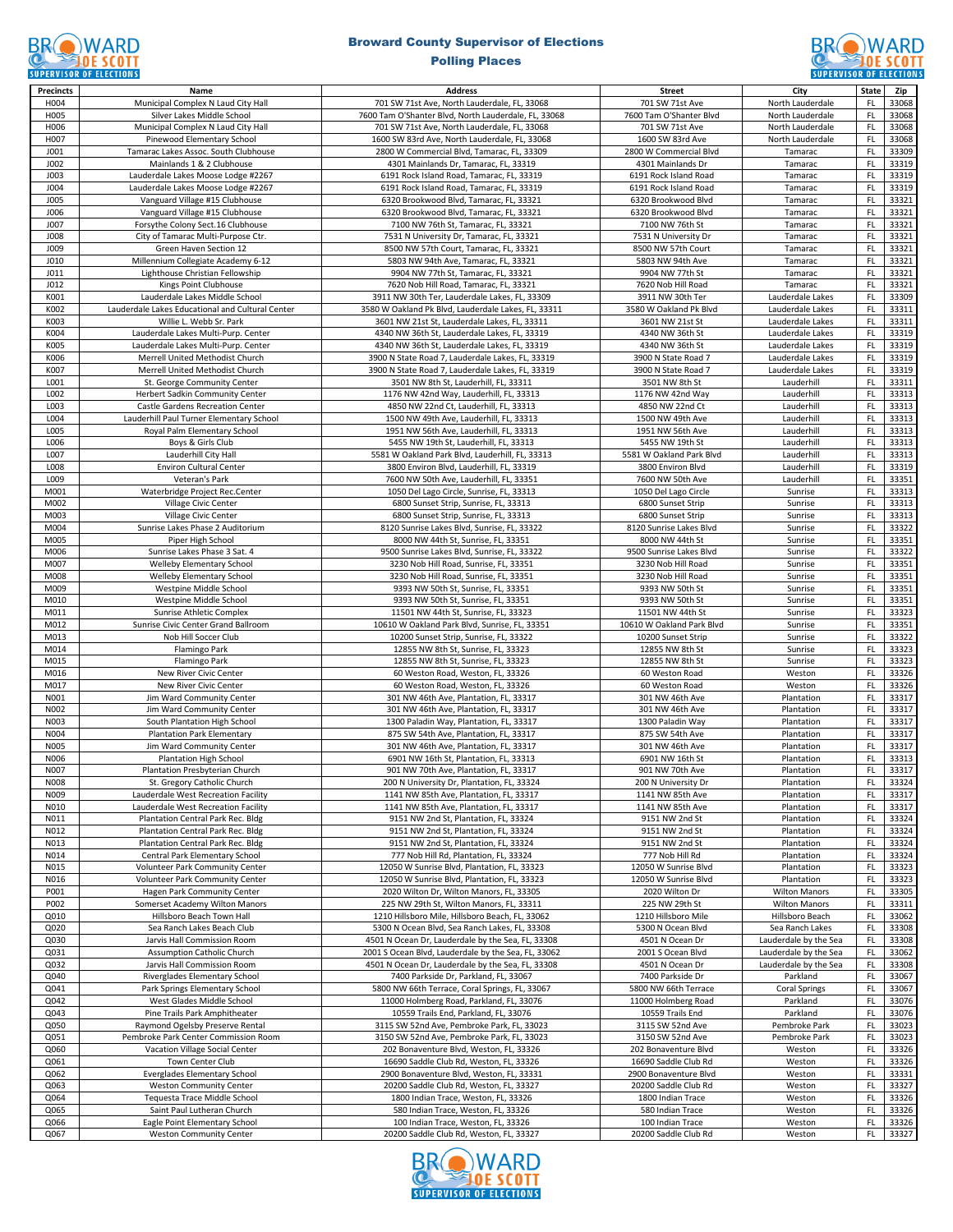### **BROWARD CONTROLL SCOTT**

### Broward County Supervisor of Elections



| <b>Precincts</b> | Name                                                                 | <b>Address</b>                                                                                       | <b>Street</b>                            | City                                   | State         | Zip            |
|------------------|----------------------------------------------------------------------|------------------------------------------------------------------------------------------------------|------------------------------------------|----------------------------------------|---------------|----------------|
| Q068             | Weston Branch Library                                                | 4205 Bonaventure Blvd, Weston, FL, 33322                                                             | 4205 Bonaventure Blvd                    | Weston                                 | FL            | 33322          |
| Q080             | Carver Ranches Boys & Girls Club                                     | 2205 SW 44th Ave, West Park, FL, 33023                                                               | 2205 SW 44th Ave                         | <b>West Park</b>                       | FL            | 33023          |
| Q081             | McTyre Park                                                          | 3501 SW 56th Ave, West Park, FL, 33023                                                               | 3501 SW 56th Ave                         | <b>West Park</b>                       | FL            | 33023          |
| Q090             | Southwest Ranches Town Hall                                          | 13400 Griffin Road, Southwest Ranches, FL, 33330                                                     | 13400 Griffin Road                       | Southwest Ranches                      | FL            | 33330          |
| Q091             | Southwest Ranches Town Hall                                          | 13400 Griffin Road, Southwest Ranches, FL, 33330                                                     | 13400 Griffin Road                       | Southwest Ranches                      | FL            | 33330          |
| Q092<br>Q093     | Grace Baptist Church<br>Grace Baptist Church                         | 19200 Griffin Road, Southwest Ranches, FL, 33332<br>19200 Griffin Road, Southwest Ranches, FL, 33332 | 19200 Griffin Road<br>19200 Griffin Road | Southwest Ranches<br>Southwest Ranches | FL<br>FL      | 33332<br>33332 |
| R001             | DRV PNK Stadium                                                      | 1350 NW 55th Street, Fort Lauderdale, FL, 33309                                                      | 1350 NW 55th Street                      | Fort Lauderdale                        | FL            | 33309          |
| R002             | DRV PNK Stadium                                                      | 1350 NW 55th Street, Fort Lauderdale, FL, 33309                                                      | 1350 NW 55th Street                      | Fort Lauderdale                        | FL            | 33309          |
| R003             | Floranada Elementary School                                          | 5251 NE 14th Way, Fort Lauderdale, FL, 33334                                                         | 5251 NE 14th Way                         | Fort Lauderdale                        | FL            | 33334          |
| R004             | Imperial Point Branch Library                                        | 5985 N Federal Hwy, Fort Lauderdale, FL, 33308                                                       | 5985 N Federal Hwy                       | Fort Lauderdale                        | FL            | 33308          |
| <b>R005</b>      | Floranada Elementary School                                          | 5251 NE 14th Way, Fort Lauderdale, FL, 33334                                                         | 5251 NE 14th Way                         | Fort Lauderdale                        | FL            | 33334          |
| R006             | Fire Station #35                                                     | 1969 E Commercial Blvd, Fort Lauderdale, FL, 33308                                                   | 1969 E Commercial Blvd                   | Fort Lauderdale                        | FL            | 33308          |
| R007             | St. Coleman Church "Holy Family Center"                              | 1200 S Federal Hwy, Pompano Beach, FL, 33062                                                         | 1200 S Federal Hwy                       | Pompano Beach                          | FL            | 33062          |
| R008             | <b>Christ Church United Methodist</b>                                | 4845 NE 25th Ave, Fort Lauderdale, FL, 33308                                                         | 4845 NE 25th Ave                         | Fort Lauderdale                        | FL.           | 33308          |
| R009             | City of Ft. Lauderdale Comm Center                                   | 3351 NE 33rd Ave, Fort Lauderdale, FL, 33308                                                         | 3351 NE 33rd Ave                         | Fort Lauderdale                        | FL            | 33308          |
| R010             | Blessed Sacrament Catholic Church                                    | 1701 E Oakland Park Blvd, Oakland Park, FL, 33334                                                    | 1701 E Oakland Park Blvd                 | Oakland Park                           | FL            | 33334          |
| R011             | George English Park Community Ctr.                                   | 1101 Bayview Dr, Fort Lauderdale, FL, 33304                                                          | 1101 Bayview Dr                          | Fort Lauderdale                        | FL            | 33304          |
| R012             | St. Sebastian Catholic Church                                        | 2000 SE 25th Ave, Fort Lauderdale, FL, 33316                                                         | 2000 SE 25th Ave                         | Fort Lauderdale                        | FL            | 33316          |
| R013             | St. Sebastian Catholic Church                                        | 2000 SE 25th Ave, Fort Lauderdale, FL, 33316                                                         | 2000 SE 25th Ave                         | Fort Lauderdale                        | FL            | 33316          |
| R014             | First Presbyterian Church                                            | 451 Tarpon Dr, Fort Lauderdale, FL, 33301                                                            | 451 Tarpon Dr                            | Fort Lauderdale                        | FL            | 33301          |
| R015             | First Christian Church                                               | 201 SE 13th St, Fort Lauderdale, FL, 33316                                                           | 201 SE 13th St                           | Fort Lauderdale                        | FL            | 33316          |
| R016             | First Christian Church                                               | 201 SE 13th St, Fort Lauderdale, FL, 33316                                                           | 201 SE 13th St                           | Fort Lauderdale                        | FL            | 33316          |
| R017             | Virginia S. Young Elementary School                                  | 101 NE 11th Ave, Fort Lauderdale, FL, 33301                                                          | 101 NE 11th Ave                          | Fort Lauderdale                        | FL            | 33301          |
| R018             | Holiday Park Social Center                                           | 1150 G. Harold Martin Dr, Fort Lauderdale, FL, 33304                                                 | 1150 G. Harold Martin Dr                 | Fort Lauderdale                        | FL            | 33304          |
| R019             | Warfield Park Recreation Center                                      | 1000 N Andrews Ave, Fort Lauderdale, FL, 33311                                                       | 1000 N Andrews Ave                       | Fort Lauderdale                        | FL            | 33311          |
| R020             | Warfield Park Recreation Center                                      | 1000 N Andrews Ave, Fort Lauderdale, FL, 33311                                                       | 1000 N Andrews Ave                       | Fort Lauderdale                        | FL            | 33311          |
| R021             | Warfield Park Recreation Center                                      | 1000 N Andrews Ave, Fort Lauderdale, FL, 33311                                                       | 1000 N Andrews Ave                       | Fort Lauderdale                        | FL            | 33311          |
| R022             | Virginia S. Young Elementary School                                  | 101 NE 11th Ave, Fort Lauderdale, FL, 33301                                                          | 101 NE 11th Ave                          | Fort Lauderdale                        | FL            | 33301          |
| R023             | Int'l Longshoremen's Local #1526                                     | 440 NW 6th St, Fort Lauderdale, FL, 33311                                                            | 440 NW 6th St                            | Fort Lauderdale                        | FL            | 33311          |
| R024             | Fort Lauderdale Fire Rescue                                          | 528 NW 2nd St, Fort Lauderdale, FL, 33311                                                            | 528 NW 2nd St                            | Fort Lauderdale                        | FL            | 33311          |
| R025             | Riverside Park                                                       | 555 SW 11th Ave, Fort Lauderdale, FL, 33312                                                          | 555 SW 11th Ave                          | Fort Lauderdale                        | FL            | 33312          |
| R026             | Ft. Lauderdale 7th Day Adventist Church                              | 850 Davie Blvd, Fort Lauderdale, FL, 33315                                                           | 850 Davie Blvd                           | Fort Lauderdale                        | FL            | 33315          |
| R027             | Stranahan High School                                                | 1800 SW 5th Pl. Fort Lauderdale, FL. 33312                                                           | 1800 SW 5th Pl                           | Fort Lauderdale                        | FL            | 33312          |
| R028             | <b>Hortt Park</b>                                                    | 1700 SW 14th Ct, Fort Lauderdale, FL, 33312                                                          | 1700 SW 14th Ct                          | Fort Lauderdale                        | FL            | 33312          |
| R029             | Dayspring International Church of the Nazarene                       | 2300 SW 15th Ave, Fort Lauderdale, FL, 33315                                                         | 2300 SW 15th Ave                         | Fort Lauderdale                        | FL            | 33315          |
| R030             | Whiddon Rogers Education Center                                      | 700 SW 26th St, Fort Lauderdale, FL, 33315                                                           | 700 SW 26th St                           | Fort Lauderdale                        | FL            | 33315          |
| R031             | New River Middle School                                              | 3100 Riverland Rd, Fort Lauderdale, FL, 33312                                                        | 3100 Riverland Rd                        | Fort Lauderdale                        | FL            | 33312          |
| R032             | New River Middle School                                              | 3100 Riverland Rd, Fort Lauderdale, FL, 33312                                                        | 3100 Riverland Rd                        | Fort Lauderdale                        | FL            | 33312          |
| R033             | Hortt Park                                                           | 1700 SW 14th Ct, Fort Lauderdale, FL, 33312                                                          | 1700 SW 14th Ct                          | Fort Lauderdale                        | FL            | 33312          |
| R034<br>R035     | Stephen Foster Elementary School<br>Stephen Foster Elementary School | 3471 SW 22nd St, Fort Lauderdale, FL, 33312<br>3471 SW 22nd St, Fort Lauderdale, FL, 33312           | 3471 SW 22nd St<br>3471 SW 22nd St       | Fort Lauderdale<br>Fort Lauderdale     | FL<br>FL      | 33312<br>33312 |
| R036             | Melrose Park Community Center                                        | 3810 SW 2nd Ct, Fort Lauderdale, FL, 33312                                                           | 3810 SW 2nd Ct                           | Fort Lauderdale                        | FL            | 33312          |
| R037             | <b>Riverland Park</b>                                                | 950 SW 27th Ave, Fort Lauderdale, FL, 33312                                                          | 950 SW 27th Ave                          | Fort Lauderdale                        | FL            | 33312          |
| R038             | Old Dillard Museum                                                   | 1009 NW 4th Street, Fort Lauderdale, FL, 33311                                                       | 1009 NW 4th Street                       | Fort Lauderdale                        | FL            | 33311          |
| R039             | Fort Lauderdale Manor church of the Nazarene                         | 1518 NW 15th Ave, Fort Lauderdale, FL, 33311                                                         | 1518 NW 15th Ave                         | Fort Lauderdale                        | FL            | 33311          |
| R040             | Lauderdale Manors Community Center                                   | 1340 Chateau Park Dr, Fort Lauderdale, FL, 33311                                                     | 1340 Chateau Park Dr                     | Fort Lauderdale                        | FL            | 33311          |
| R041             | Thurgood Marshall Elementary School                                  | 800 NW 13th St, Fort Lauderdale, FL, 33311                                                           | 800 NW 13th St                           | Fort Lauderdale                        | FL            | 33311          |
| R042             | Int'l Longshoremen's Local #1526                                     | 440 NW 6th St, Fort Lauderdale, FL, 33311                                                            | 440 NW 6th St                            | Fort Lauderdale                        | FL            | 33311          |
| R043             | <b>Dillard Elementary School</b>                                     | 2330 NW 12th Ct, Fort Lauderdale, FL, 33311                                                          | 2330 NW 12th Ct                          | Fort Lauderdale                        | FL            | 33311          |
| R044             | Osswald Park                                                         | 2220 NW 21st Ave, Fort Lauderdale, FL, 33311                                                         | 2220 NW 21st Ave                         | Fort Lauderdale                        | FL            | 33311          |
| S001             | Olsen Middle School                                                  | 330 SE 11th Ter, Dania Beach, FL, 33004                                                              | 330 SE 11th Ter                          | Dania Beach                            | FL            | 33004          |
| S002             | Frost Park, City of Dania Beach                                      | 300 NE 2nd St, Dania Beach, FL, 33004                                                                | 300 NE 2nd St                            | Dania Beach                            | FL            | 33004          |
| S003             | C.W. Thomas Community Center Park                                    | 100 NW 8th Ave, Dania Beach, FL, 33004                                                               | 100 NW 8th Ave                           | Dania Beach                            | FL            | 33004          |
| S004             | Patrick J Meli Aquatic Complex                                       | 2901 SW 52nd St, Dania Beach, FL, 33312                                                              | 2901 SW 52nd St                          | Dania Beach                            | FL            | 33312          |
| <b>SO05</b>      | Estates of Ft Lauderdale Clubhouse                                   | 2850 SW 54th St, Dania Beach, FL, 33312                                                              | 2850 SW 54th St                          | Dania Beach                            | FL            | 33312          |
| T001             | Meadowbrook Elementary                                               | 2300 SW 46th Ave, Fort Lauderdale, FL, 33317                                                         | 2300 SW 46th Ave                         | Fort Lauderdale                        | $\mathsf{FL}$ | 33317          |
| T002             | Meadowbrook Elementary                                               | 2300 SW 46th Ave, Fort Lauderdale, FL, 33317                                                         | 2300 SW 46th Ave                         | Fort Lauderdale                        | FL            | 33317          |
| T003             | McFatter Technical School                                            | 6500 Nova Dr, Davie, FL, 33317                                                                       | 6500 Nova Dr                             | Davie                                  | FL.           | 33317          |
| T004             | Davie Police Althetic Lounge                                         | 4300 SW 57th Terrace, Davie, FL, 33314                                                               | 4300 SW 57th Terrace                     | Davie                                  | FL            | 33314          |
| T005             | Boys & Girls Club (Rick & Rita Case Club)                            | 7525 NW 33rd St, Davie, FL, 33024                                                                    | 7525 NW 33rd St                          | Davie                                  | FL            | 33024          |
| T006             | Boys & Girls Club (Rick & Rita Case Club)                            | 7525 NW 33rd St, Davie, FL, 33024                                                                    | 7525 NW 33rd St                          | Davie                                  | FL            | 33024          |
| T007             | Boys & Girls Club (Rick & Rita Case Club)                            | 7525 NW 33rd St, Davie, FL, 33024                                                                    | 7525 NW 33rd St                          | Davie                                  | FL            | 33024          |
| T008             | Davie Elementary School                                              | 7025 SW 39th St, Davie, FL, 33314                                                                    | 7025 SW 39th St                          | Davie                                  | <b>FL</b>     | 33314          |
| T009             | Pine Island Multipurpose Center                                      | 3801 S. Pine Island Road, Davie, FL, 33328                                                           | 3801 S. Pine Island Road                 | Davie                                  | FL            | 33328          |
| T010             | Pine Island Multipurpose Center                                      | 3801 S. Pine Island Road, Davie, FL, 33328                                                           | 3801 S. Pine Island Road                 | Davie                                  | FL            | 33328          |
| T011             | Pine Island Multipurpose Center                                      | 3801 S. Pine Island Road, Davie, FL, 33328                                                           | 3801 S. Pine Island Road                 | Davie                                  | FL            | 33328          |
| T012             | Pine Island Ridge Country Club                                       | 9400 Pine Ridge Dr, Davie, FL, 33324                                                                 | 9400 Pine Ridge Dr                       | Davie                                  | <b>FL</b>     | 33324          |
| T013             | Tree Tops Park (Oak Ridge Auditorium)                                | 3900 SW 100th Ave, Davie, FL, 33328                                                                  | 3900 SW 100th Ave                        | Davie                                  | FL.           | 33328          |
| T014             | Scarborough Homeowners Association                                   | 10950 Scarborough Dr, Davie, FL, 33324                                                               | 10950 Scarborough Dr                     | Davie                                  | FL            | 33324          |
| T015<br>T016     | Robbins Lodge Community Hall                                         | 4005 Hiatus Road, Davie, FL, 33325                                                                   | 4005 Hiatus Road<br>4005 Hiatus Road     | Davie                                  | FL<br>FL      | 33325          |
| T017             | Robbins Lodge Community Hall<br>Rexmere Village Wharf Clubhouse      | 4005 Hiatus Road, Davie, FL, 33325<br>11300 Rexmere Blvd, Davie, FL, 33325                           | 11300 Rexmere Blvd                       | Davie<br>Davie                         | FL            | 33325<br>33325 |
| T018             | Paradise Village Clubhouse                                           | 12850 W State Rd 84, Davie, FL, 33325                                                                | 12850 W State Rd 84                      | Davie                                  | FL            | 33325          |
| T019             | Western High School                                                  | 1200 SW 136th Ave, Davie, FL, 33325                                                                  | 1200 SW 136th Ave                        | Davie                                  | FL            | 33325          |
| T020             | Rick Case Honda Dealership                                           | 15700 Rick Case Honda Way, Davie, FL, 33331                                                          | 15700 Rick Case Honda Way                | Davie                                  | FL            | 33331          |
| T021             | Rick Case Honda Dealership                                           | 15700 Rick Case Honda Way, Davie, FL, 33331                                                          | 15700 Rick Case Honda Way                | Davie                                  | FL            | 33331          |
| T022             | Ivanhoe Fire Station Community Station                               | 6101 SW 148th Ave., Davie, FL 33325                                                                  | 6101 SW 148th Ave.                       | Davie                                  | <b>FL</b>     | 33325          |
| T023             | Hawkes Bluff Elementary School                                       | 5900 SW 160th Ave, Davie, FL, 33331                                                                  | 5900 SW 160th Ave                        | Davie                                  | FL.           | 33331          |
| T024             | Hawkes Bluff Elementary School                                       | 5900 SW 160th Ave, Davie, FL, 33331                                                                  | 5900 SW 160th Ave                        | Davie                                  | FL            | 33331          |
| U001             | Cooper City Community Center                                         | 9000 SW 50th Pl, Cooper City, FL, 33328                                                              | 9000 SW 50th Pl                          | Cooper City                            | FL            | 33328          |
| U002             | Cooper City Community Center                                         | 9000 SW 50th Pl, Cooper City, FL, 33328                                                              | 9000 SW 50th Pl                          | Cooper City                            | FL            | 33328          |
| U003             | Embassy Lakes Clubhouse                                              | 3522 Embassy Dr, Cooper City, FL, 33026                                                              | 3522 Embassy Dr                          | Cooper City                            | <b>FL</b>     | 33026          |
| U004             | Cooper City Pool & Tennis Center                                     | 11600 Stonebridge Pkwy, Cooper City, FL, 33026                                                       | 11600 Stonebridge Pkwy                   | Cooper City                            | FL            | 33026          |
| U005             | Temple Beth Emet                                                     | 4807 S Flamingo Road, Cooper City, FL, 33330                                                         | 4807 S Flamingo Road                     | Cooper City                            | FL            | 33330          |
| U006             | <b>Griffin Elementary School</b>                                     | 5050 SW 116th Ave, Cooper City, FL, 33330                                                            | 5050 SW 116th Ave                        | Cooper City                            | FL            | 33330          |
|                  |                                                                      |                                                                                                      |                                          |                                        |               |                |

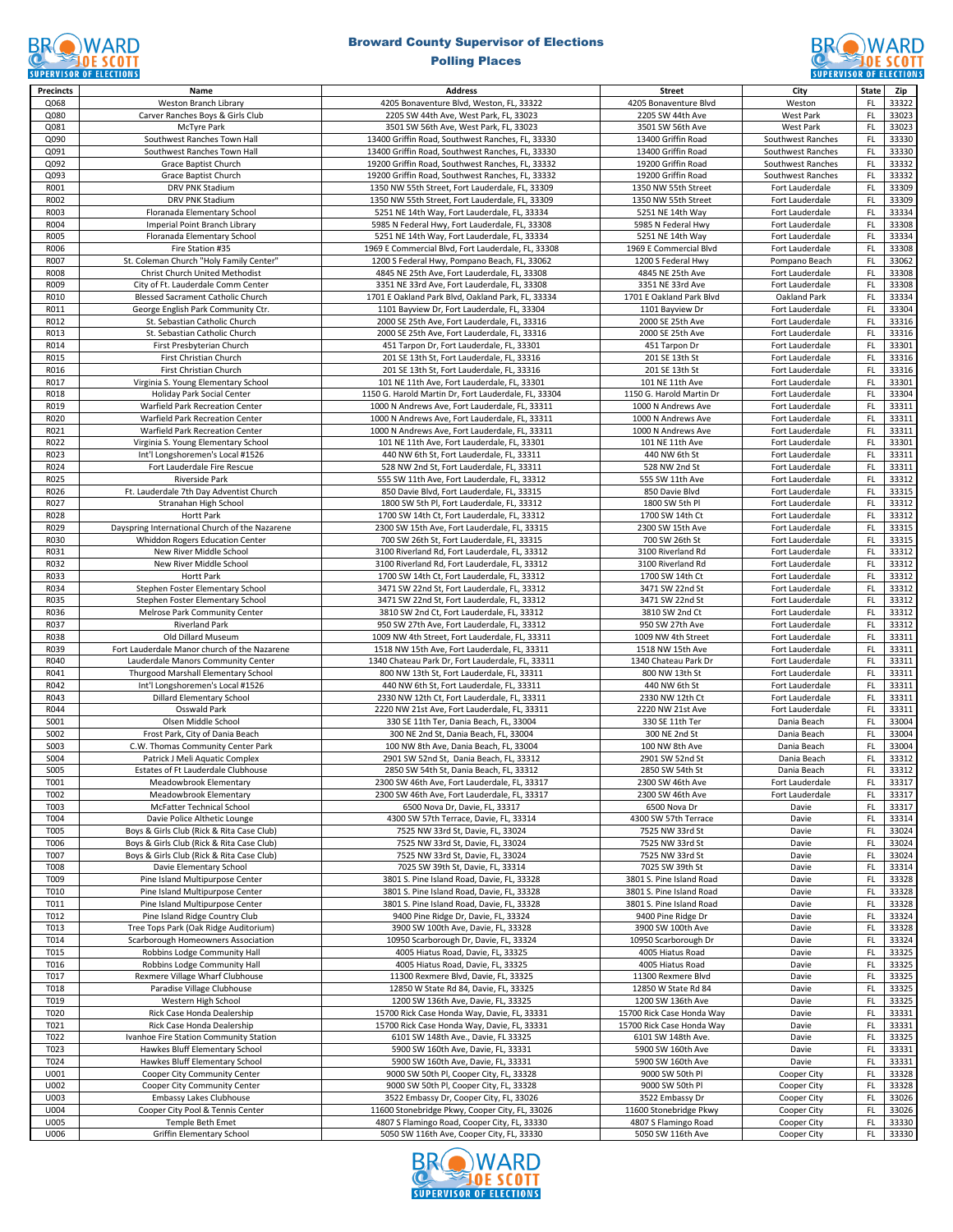### Broward County Supervisor of Elections



| <b>Precincts</b>         | Name                                                                 | <b>Address</b>                                                                                | <b>Street</b>                                 | City                                    | <b>State</b>           | Zip            |
|--------------------------|----------------------------------------------------------------------|-----------------------------------------------------------------------------------------------|-----------------------------------------------|-----------------------------------------|------------------------|----------------|
| U007                     | Temple Beth Emet                                                     | 4807 S Flamingo Road, Cooper City, FL, 33330                                                  | 4807 S Flamingo Road                          | Cooper City                             | FL.                    | 33330          |
| V001                     | Hollywood Beach Community Center<br>Hollywood Performing Arts Center | 1301 S Ocean Dr, Hollywood, FL, 33019                                                         | 1301 S Ocean Dr                               | Hollywood<br>Hollywood                  | FL.                    | 33019          |
| V002<br>V003             | First Baptist Church of Hollywood                                    | 1770 Monroe St, Hollywood, FL, 33020<br>1701 Monroe St, Hollywood, FL, 33020                  | 1770 Monroe St<br>1701 Monroe St              | Hollywood                               | <b>FL</b><br>FL.       | 33020<br>33020 |
| V004                     | Anne Kolb Nature Center                                              | 751 Sheridan St, Hollywood, FL, 33019                                                         | 751 Sheridan St                               | Hollywood                               | FL                     | 33019          |
| V005                     | Anne Kolb Nature Center                                              | 751 Sheridan St, Hollywood, FL, 33019                                                         | 751 Sheridan St                               | Hollywood                               | FL.                    | 33019          |
| V006                     | Fred Lippman Shuffleboard Complex                                    | 309 N 21st Ave, Hollywood, FL, 33020                                                          | 309 N 21st Ave                                | Hollywood                               | FL.                    | 33020          |
| V007                     | Fred Lippman Shuffleboard Complex                                    | 309 N 21st Ave, Hollywood, FL, 33020                                                          | 309 N 21st Ave                                | Hollywood                               | FL.                    | 33020          |
| V008                     | McNicol Middle School                                                | 1602 S 27th Ave, Hollywood, FL, 33020                                                         | 1602 S 27th Ave                               | Hollywood                               | FL.                    | 33020          |
| V009                     | Oakridge Elementary School                                           | 1507 N 28th Ave, Hollywood, FL, 33020                                                         | 1507 N 28th Ave                               | Hollywood                               | FL                     | 33020          |
| V010                     | Oakridge Elementary School                                           | 1507 N 28th Ave, Hollywood, FL, 33020                                                         | 1507 N 28th Ave                               | Hollywood                               | FL.                    | 33020          |
| V011                     | Martin Luther King Jr. Community Center                              | 2400 Charleston St, Hollywood, FL, 33020                                                      | 2400 Charleston St                            | Hollywood                               | FL.                    | 33020          |
| V012<br>V <sub>013</sub> | T. Y. Park<br>Hollywood Gardens Condominium 1                        | 3300 N. Park Rd, Hollywood, FL, 33021<br>3301 Farragut St, Hollywood, FL, 33021               | 3300 N. Park Rd<br>3301 Farragut St           | Hollywood<br>Hollywood                  | <b>FL</b><br>FL.       | 33021<br>33021 |
| V014                     | Hollywood Hlls High School                                           | 5400 Stirling Road, Hollywood, FL, 33021                                                      | 5400 Stirling Road                            | Hollywood                               | FL                     | 33021          |
| V015                     | Hollywood Hills Elementary School                                    | 3501 Taft St, Hollywood, FL, 33021                                                            | 3501 Taft St                                  | Hollywood                               | FL                     | 33021          |
| V016                     | First United Church of Christ                                        | 200 N 46th Ave, Hollywood, FL, 33021                                                          | 200 N 46th Ave                                | Hollywood                               | FL.                    | 33021          |
| V017                     | David Park Community Center                                          | 108 N 33rd Ct, Hollywood, FL, 33021                                                           | 108 N 33rd Ct                                 | Hollywood                               | FL.                    | 33021          |
| V018                     | Orange Brook Elementary School                                       | 715 South 46th Ave, Hollywood, FL, 33021                                                      | 715 South 46th Ave                            | Hollywood                               | <b>FL</b>              | 33021          |
| V019                     | Hillcrest Recreation Building #2                                     | 1151 S Hillcrest Court, Hollywood, FL, 33021                                                  | 1151 S Hillcrest Court                        | Hollywood                               | FL                     | 33021          |
| V020                     | Washington Park Comm Center                                          | 5199 Pembroke Rd, Hollywood, FL, 33023                                                        | 5199 Pembroke Rd                              | Hollywood                               | FL                     | 33023          |
| V021                     | Kay Gaither Community Center                                         | 6291 Funston St, Hollywood, FL, 33023                                                         | 6291 Funston St                               | Hollywood                               | FL.                    | 33023          |
| V022<br>V023             | Luther Memorial Church<br>Hollywood Hlls High School                 | 1925 N State Road 7, Hollywood, FL, 33021<br>5400 Stirling Road, Hollywood, FL, 33021         | 1925 N State Road 7                           | Hollywood<br>Hollywood                  | FL<br><b>FL</b>        | 33021<br>33021 |
| V024                     | <b>Stirling Road Library</b>                                         | 3151 Stirling Road, Davie, FL, 33312                                                          | 5400 Stirling Road<br>3151 Stirling Road      | Davie                                   | FL                     | 33312          |
| V025                     | The Quest Center School                                              | 6401 Charleston St, Hollywood, FL, 33024                                                      | 6401 Charleston St                            | Hollywood                               | <b>FL</b>              | 33024          |
| V026                     | The Quest Center School                                              | 6401 Charleston St, Hollywood, FL, 33024                                                      | 6401 Charleston St                            | Hollywood                               | FL.                    | 33024          |
| V027                     | <b>Driftwood Recreation Center</b>                                   | 3000 N 69th Ave, Hollywood, FL, 33024                                                         | 3000 N 69th Ave                               | Hollywood                               | FL                     | 33024          |
| V028                     | <b>Boulevard Heights Community Center</b>                            | 6770 Garfield St, Hollywood, FL, 33024                                                        | 6770 Garfield St                              | Hollywood                               | FL.                    | 33024          |
| V029                     | McArthur High School                                                 | 6501 Hollywood Blvd, Hollywood, FL, 33024                                                     | 6501 Hollywood Blvd                           | Hollvwood                               | FL                     | 33024          |
| W001                     | Vernon E. Hargray Youth Enrichment Center                            | 7000 Miramar Parkway, Miramar, FL, 33023                                                      | 7000 Miramar Parkway                          | Miramar                                 | FL                     | 33023          |
| W002                     | Miramar Elementary School                                            | 6831 SW 26th St, Miramar, FL, 33023                                                           | 6831 SW 26th St                               | Miramar                                 | FL.                    | 33023          |
| W003<br>W004             | Miramar Elementary School<br>Pembroke Road Baptist Church            | 6831 SW 26th St, Miramar, FL, 33023<br>7130 Pembroke Road, Miramar, FL, 33023                 | 6831 SW 26th St<br>7130 Pembroke Road         | Miramar<br>Miramar                      | FL<br>FL.              | 33023<br>33023 |
| W005                     | Sunshine Elementary School                                           | 7737 Lasalle Blvd, Miramar, FL, 33023                                                         | 7737 Lasalle Blvd                             | Miramar                                 | FL                     | 33023          |
| W006                     | Miramar United Methodist Church                                      | 2507 Utopia Dr, Miramar, FL, 33025                                                            | 2507 Utopia Dr                                | Miramar                                 | <b>FL</b>              | 33025          |
| W007                     | Sea Castle Elementary School                                         | 9600 Miramar Blvd, Miramar, FL, 33025                                                         | 9600 Miramar Blvd                             | Miramar                                 | FL.                    | 33025          |
| W008                     | Miramar High School                                                  | 3601 SW 89th Ave, Miramar, FL, 33025                                                          | 3601 SW 89th Ave                              | Miramar                                 | FL                     | 33025          |
| W009                     | Miramar City Hall                                                    | 2300 Civic Center Place, Miramar, FL, 33025                                                   | 2300 Civic Center Place                       | Miramar                                 | FL.                    | 33025          |
| W010                     | New Renaissance Middle School                                        | 10701 Miramar Blvd, Miramar, FL, 33025                                                        | 10701 Miramar Blvd                            | Miramar                                 | FL.                    | 33025          |
| W011                     | New Renaissance Middle School                                        | 10701 Miramar Blvd, Miramar, FL, 33025                                                        | 10701 Miramar Blvd                            | Miramar                                 | FL.                    | 33025          |
| W012                     | Coral Cove Elementary School                                         | 5100 SW 148th Ave, Miramar, FL, 33027                                                         | 5100 SW 148th Ave                             | Miramar                                 | FL.                    | 33027          |
| W013<br>W014             | Coral Cove Elementary School<br>Coconut Palm Elementary School       | 5100 SW 148th Ave, Miramar, FL, 33027<br>13601 Monarch Lakes Blvd, Miramar, FL, 33027         | 5100 SW 148th Ave<br>13601 Monarch Lakes Blvd | Miramar<br>Miramar                      | FL<br>FL.              | 33027<br>33027 |
| W015                     | Coral Cove Elementary School                                         | 5100 SW 148th Ave, Miramar, FL, 33027                                                         | 5100 SW 148th Ave                             | Miramar                                 | FL.                    | 33027          |
| W016                     | Dolphin Bay Elementary School                                        | 16450 Miramar Parkway, Miramar, FL, 33027                                                     | 16450 Miramar Parkway                         | Miramar                                 | FL.                    | 33027          |
| W017                     | Sunset Lakes Community Center                                        | 2801 SW 186th Ave, Miramar, FL, 33029                                                         | 2801 SW 186th Ave                             | Miramar                                 | FL.                    | 33029          |
| W018                     | Silver Lakes Elementary School                                       | 2300 SW 173rd Ave, Miramar, FL, 33029                                                         | 2300 SW 173rd Ave                             | Miramar                                 | FL                     | 33029          |
| W019                     | Sunset Lakes Community Center                                        | 2801 SW 186th Ave, Miramar, FL, 33029                                                         | 2801 SW 186th Ave                             | Miramar                                 | FL.                    | 33029          |
| X001                     | Pembroke Pines Elementary School                                     | 6700 SW 9th St, Pembroke Pines, FL, 33023                                                     | 6700 SW 9th St                                | Pembroke Pines                          | FL.                    | 33023          |
| X002                     | Pembroke Pines Elementary School                                     | 6700 SW 9th St. Pembroke Pines, FL, 33023                                                     | 6700 SW 9th St                                | Pembroke Pines                          | FL.                    | 33023          |
| X003                     | Broward College South Campus, Gym                                    | 7200 Pines Blvd, Pembroke Pines, FL, 33024                                                    | 7200 Pines Blvd                               | Pembroke Pines                          | FL.                    | 33024<br>33024 |
| X004<br>X005             | Walnut Creek Park<br>Pasadena Lakes Elementary School                | 7701 Taft St, Pembroke Pines, FL, 33024<br>8801 Pasadena Blvd, Pembroke Pines, FL, 33024      | 7701 Taft St<br>8801 Pasadena Blvd            | Pembroke Pines<br><b>Pembroke Pines</b> | <b>FL</b><br>FL        | 33024          |
| X006                     | Broward College South Campus, Gym                                    | 7200 Pines Blvd, Pembroke Pines, FL, 33024                                                    | 7200 Pines Blvd                               | <b>Pembroke Pines</b>                   | FL                     | 33024          |
| X007                     | Hollybrook Golf & Tennis Club                                        | 900 S Hollybrook Dr, Pembroke Pines, FL, 33029                                                | 900 S Hollybrook Dr                           | Pembroke Pines                          | $\mathsf{FL}$          | 33029          |
| <b>XUUX</b>              | Pembroke Pines City Hall                                             | 601 City Center Way, Pembroke Pines, FL, 33025                                                | 601 City Center Way                           | Pembroke Pines                          | FL.                    | 33025          |
| X009                     | Pines Lakes Elementary School                                        | 10300 Johnson St, Pembroke Pines, FL, 33026                                                   | 10300 Johnson St                              | Pembroke Pines                          | FL.                    | 33026          |
| X010                     | Westview Lakes Clubhouse                                             | 9200 Taft St, Pembroke Pines, FL, 33024                                                       | 9200 Taft St                                  | Pembroke Pines                          | FL                     | 33024          |
| X011                     | Pembroke Lakes Country Club #19                                      | 10500 Taft St, Pembroke Pines, FL, 33026                                                      | 10500 Taft St                                 | Pembroke Pines                          | FL                     | 33026          |
| X012                     | Pembroke Lakes Elementary School                                     | 11251 Taft St, Pembroke Pines, FL, 33026                                                      | 11251 Taft St                                 | Pembroke Pines                          | FL                     | 33026          |
| X013                     | Pembroke Pines City Hall                                             | 601 City Center Way, Pembroke Pines, FL, 33025                                                | 601 City Center Way                           | Pembroke Pines                          | FL.                    | 33025          |
| X014<br>X015             | Palm Cove Elementary School<br>Century Village Clubhouse             | 11601 Washington St, Pembroke Pines, FL, 33025<br>13300 SW 10th St, Pembroke Pines, FL, 33027 | 11601 Washington St<br>13300 SW 10th St       | Pembroke Pines<br>Pembroke Pines        | <b>FL</b><br><b>FL</b> | 33025<br>33027 |
| X016                     | Walter C. Young Middle School                                        | 901 NW 129th Ave, Pembroke Pines, FL, 33028                                                   | 901 NW 129th Ave                              | Pembroke Pines                          | FL                     | 33028          |
| X017                     | Walter C. Young Middle School                                        | 901 NW 129th Ave, Pembroke Pines, FL, 33028                                                   | 901 NW 129th Ave                              | Pembroke Pines                          | <b>FL</b>              | 33028          |
| X018                     | Flanagan High School                                                 | 12800 Taft St, Pembroke Pines, FL, 33028                                                      | 12800 Taft St                                 | Pembroke Pines                          | <b>FL</b>              | 33028          |
| X019                     | Towngate Park                                                        | 901 NW 155th Ave, Pembroke Pines, FL, 33028                                                   | 901 NW 155th Ave                              | Pembroke Pines                          | FL                     | 33028          |
| X020                     | <b>Towngate Park</b>                                                 | 901 NW 155th Ave, Pembroke Pines, FL, 33028                                                   | 901 NW 155th Ave                              | Pembroke Pines                          | FL                     | 33028          |
| X021                     | Flanagan High School                                                 | 12800 Taft St, Pembroke Pines, FL, 33028                                                      | 12800 Taft St                                 | <b>Pembroke Pines</b>                   | FL                     | 33028          |
| X022                     | Pembroke Pines YMCA Family Center                                    | 501 SW 172nd Ave, Pembroke Pines, FL, 33029                                                   | 501 SW 172nd Ave                              | Pembroke Pines                          | <b>FL</b>              | 33029          |
| X023                     | Pembroke Pines YMCA Family Center                                    | 501 SW 172nd Ave, Pembroke Pines, FL, 33029                                                   | 501 SW 172nd Ave                              | <b>Pembroke Pines</b>                   | FL.                    | 33029          |
| X024<br>X025             | Southwest Regional Library<br>Silver Trail Middle School             | 16835 Sheridan St, Pembroke Pines, FL, 33331<br>18300 Sheridan St, Pembroke Pines, FL, 33331  | 16835 Sheridan St<br>18300 Sheridan St        | Pembroke Pines<br>Pembroke Pines        | <b>FL</b><br>FL.       | 33331<br>33331 |
| X026                     | Grace Baptist Church                                                 | 19200 Griffin Road, Southwest Ranches, FL, 33332                                              | 19200 Griffin Road                            | Southwest Ranches                       | $\mathsf{FL}$          | 33332          |
| X027                     | Chapel Trail Elementary School                                       | 19595 Taft St, Pembroke Pines, FL, 33029                                                      | 19595 Taft St                                 | Pembroke Pines                          | <b>FL</b>              | 33029          |
| X028                     | Rose G. Price Park                                                   | 901 NW 208th Ave, Pembroke Pines, FL, 33029                                                   | 901 NW 208th Ave                              | Pembroke Pines                          | <b>FL</b>              | 33029          |
| X029                     | City Rev Church                                                      | 21113 Johnson St Suite 120, Pembroke Pines, FL, 33029                                         | 21113 Johnson St Suite 120                    | Pembroke Pines                          | FL                     | 33029          |
| Y001                     | <b>Cultural Community Center</b>                                     | 410 SE 3rd St, Hallandale Beach, FL, 33009                                                    | 410 SE 3rd St                                 | Hallandale Beach                        | FL.                    | 33009          |
| Y002                     | Towers of Ocean View - Recreation Bldg                               | 500 Leslie Dr, Hallandale Beach, FL, 33009                                                    | 500 Leslie Dr                                 | Hallandale Beach                        | FL                     | 33009          |
| Y003                     | <b>Cultural Community Center</b>                                     | 410 SE 3rd St, Hallandale Beach, FL, 33009                                                    | 410 SE 3rd St                                 | Hallandale Beach                        | <b>FL</b>              | 33009          |
| Y004                     | <b>Cultural Community Center</b>                                     | 410 SE 3rd St, Hallandale Beach, FL, 33009                                                    | 410 SE 3rd St                                 | Hallandale Beach                        | FL                     | 33009          |
| Y005                     | <b>Cultural Community Center</b>                                     | 410 SE 3rd St, Hallandale Beach, FL, 33009                                                    | 410 SE 3rd St                                 | Hallandale Beach                        | FL                     | 33009          |
| Z001<br>Z002             | Franklin Park Community Center<br>Meadowbrook Elementary             | 2501 Franklin Dr, Fort Lauderdale, FL, 33311<br>2300 SW 46th Ave, Fort Lauderdale, FL, 33317  | 2501 Franklin Dr<br>2300 SW 46th Ave          | Fort Lauderdale<br>Fort Lauderdale      | FL<br>$\mathsf{FL}$    | 33311<br>33317 |
| Z003                     | The Quest Center School                                              | 6401 Charleston St, Hollywood, FL, 33024                                                      | 6401 Charleston St                            | Hollywood                               | FL.                    | 33024          |
|                          |                                                                      |                                                                                               |                                               |                                         |                        |                |